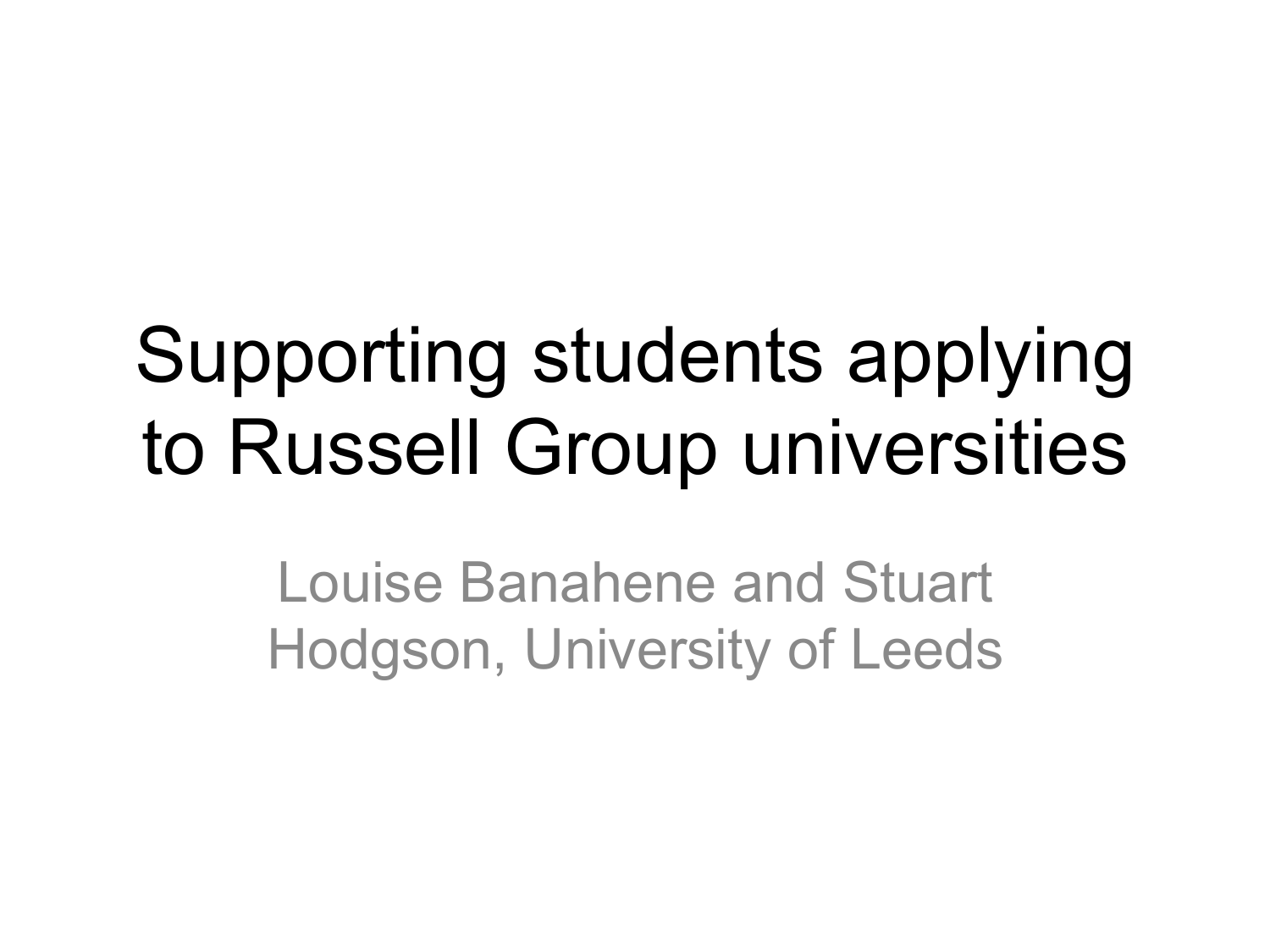#### 1. Check the entry requirements

| <b>Offer</b>     | <b>Course</b>                             | <b>IB</b>                               | <b>Institution</b> |
|------------------|-------------------------------------------|-----------------------------------------|--------------------|
| <b>AAA-AAB</b>   | History                                   | 36 inc HL History                       | Birmingham         |
| <b>AAA</b>       | Management                                | 37 inc 6,6,6 in HL inc Maths            | <b>Bristol</b>     |
| <b>AAA</b>       | <b>Architecutural Studies</b>             | 36 overall                              | Cardiff            |
| <b>AAA</b>       | Medicine                                  | 38 overall                              | Durham             |
| <b>AAA-AAB</b>   | Psychology                                | 36 - 34 overall                         | Exeter             |
| <b>AAA</b>       | Law                                       | 39 overall                              | Glasgow            |
| <b>AAA</b>       | Biochemistry                              | 38 inc 6,6 in Chem and Biology          | Imperial           |
| <b>AAA</b>       | English                                   | 35 inc 6,6,6 in HL subjects inc English | King's             |
| <b>AAA</b>       | Dentistry                                 | 36 inc 6,6 in HL Chem and Biology       | Liverpool          |
| <b>AAA</b>       | <b>Accounting and Finance</b>             | 38 inc 7,6,6/6,6,6 at HL                | <b>LSE</b>         |
| <b>AAA</b>       | <b>Chemical Engineering</b>               | 37 inc 18 at HL in Maths and Science    | Manchester         |
| A*AA-AAA         | Economics                                 | 38 - 36 overall                         | Nottingham         |
| $A^*A^*A^*$ -AAA | All subjects                              | 40 - 38 with 7/6 at HL                  | Oxford             |
| <b>AAA</b>       | Aerospace Engineering                     | 37 inc 6, 6 in Maths and Physics at HL  | Sheffield          |
| <b>AAA</b>       | Maths studies                             | 36 inc 18 at HL                         | Southampton        |
| <b>AAA</b>       | French                                    | 38 inc 6,6,6 at HL inc French           | UCL                |
| <b>AAA</b>       | <b>Politics and International Studies</b> | 38 overall                              | Warwick            |
| <b>AAA</b>       | <b>Computer Science</b>                   | 36 inc 6 in Maths HL                    | York               |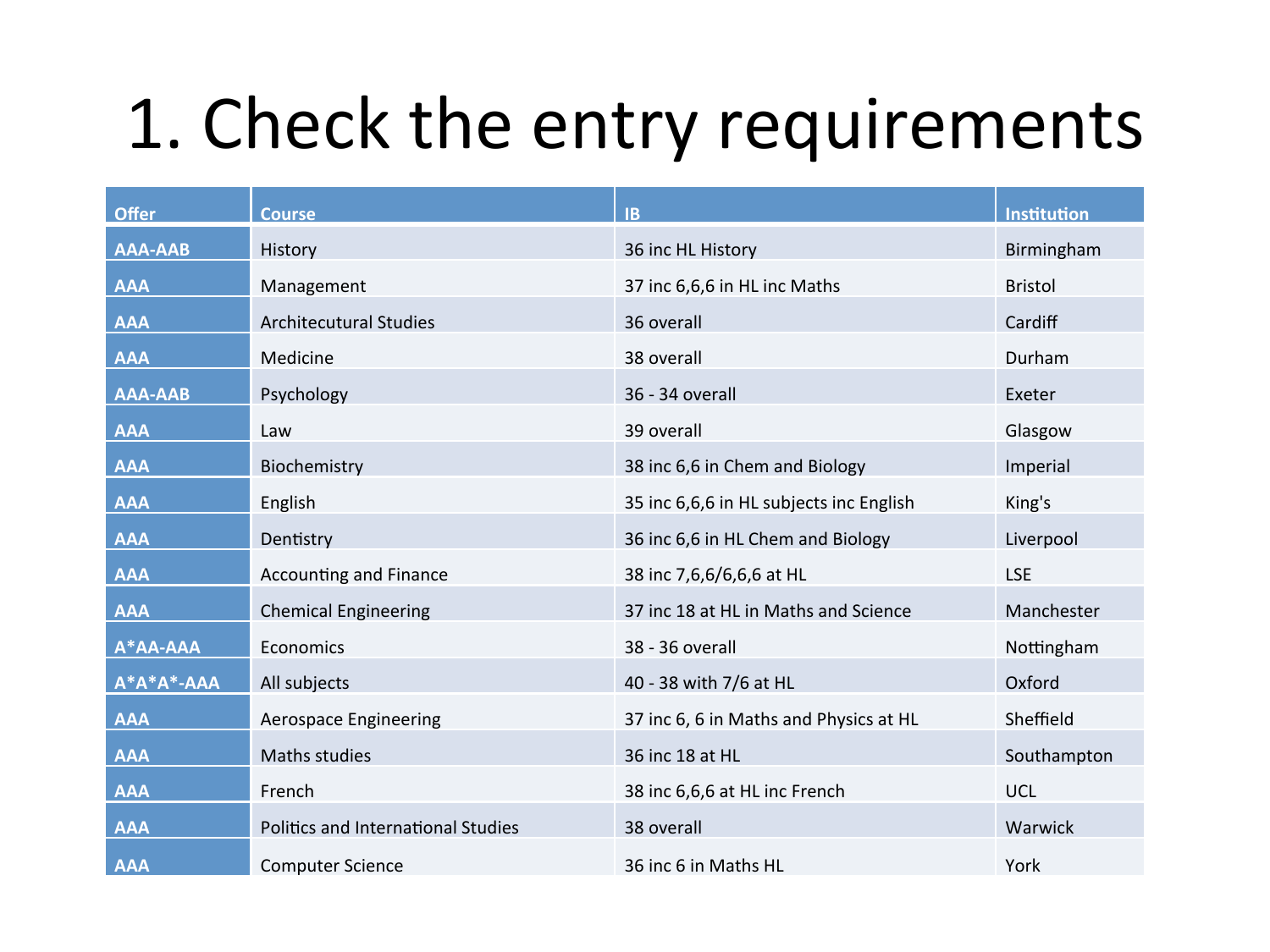#### Personal statements are important

- Explain why they want to study the subject
- Link their skills and experience to the course they want to study
- Show that they are well rounded
- Sell themselves
- Don't make things up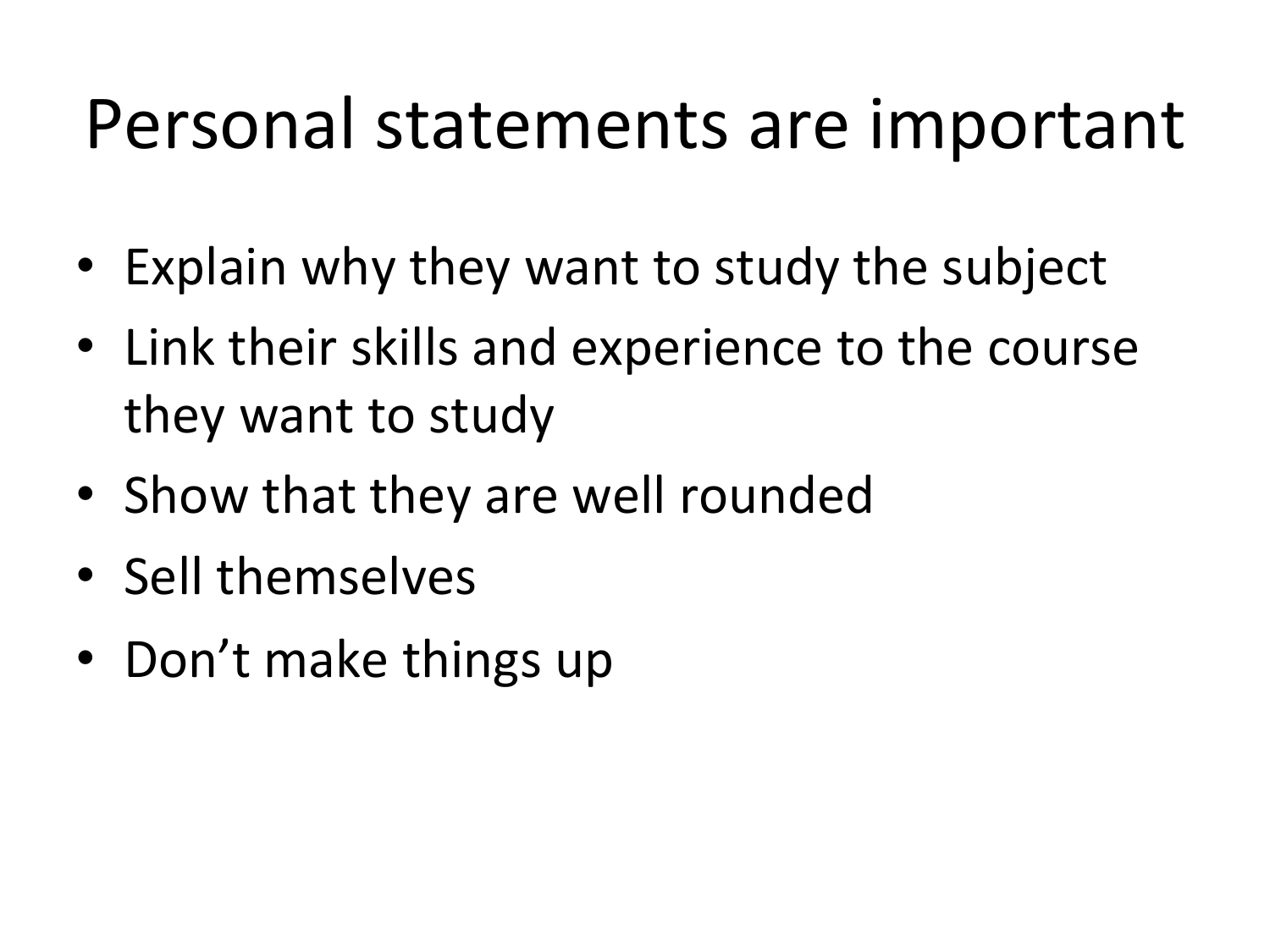# Applying to Medicine

- Each medical school is different. Look at their admissions policy, their website etc. to find out what they are looking for
- Reduce yourself to a set of bullet points on post it notes to help write your personal statement
- Practice interviewing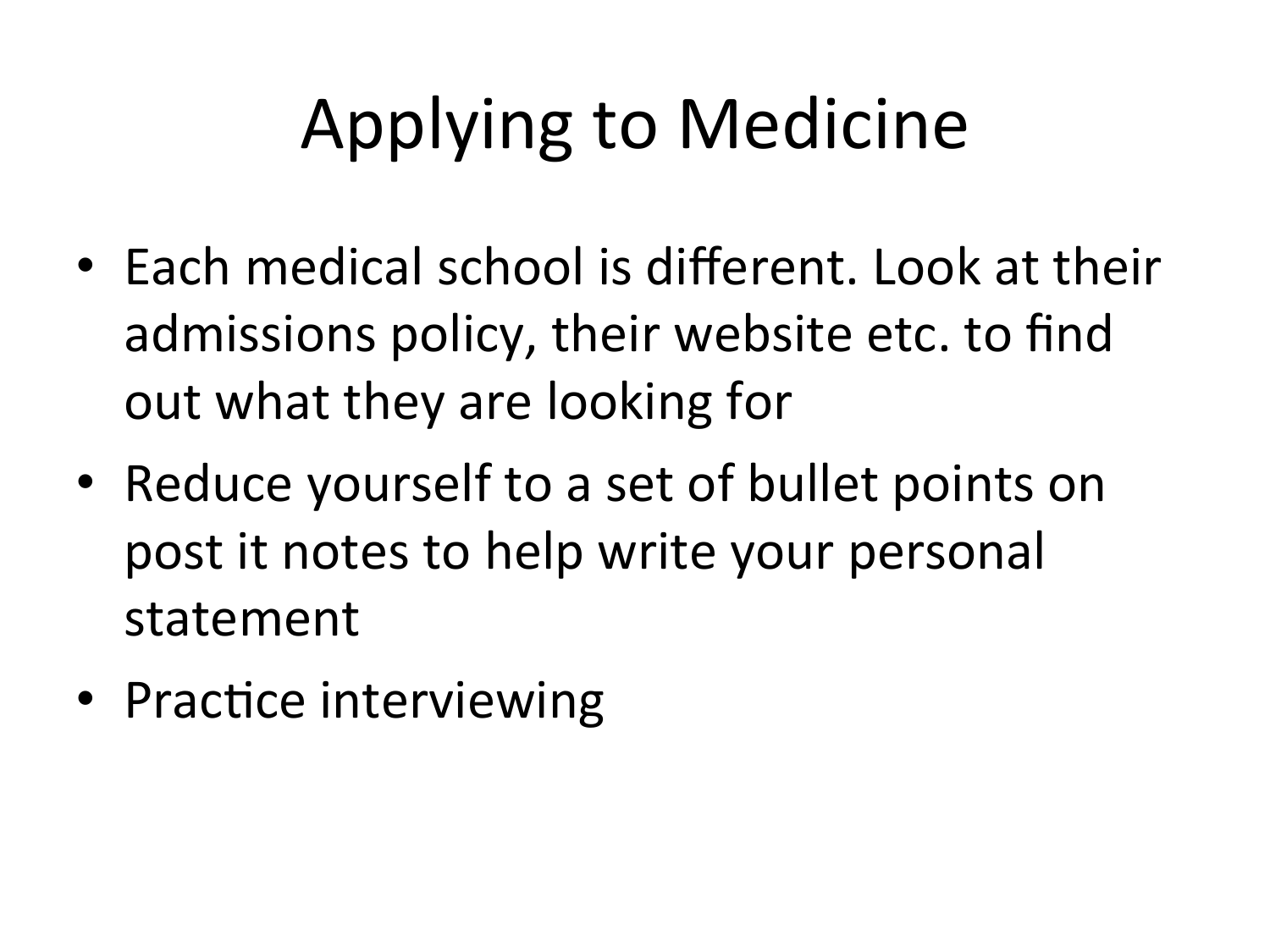# Applying for Dentistry

- We are looking for students who have studied two sciences and another unrelated subject
- Experience of working in a caring environment is important
- It's helpful for you to give an example of something you do that demonstrates good hand/eye co-ordination
- Tell us what you do outside school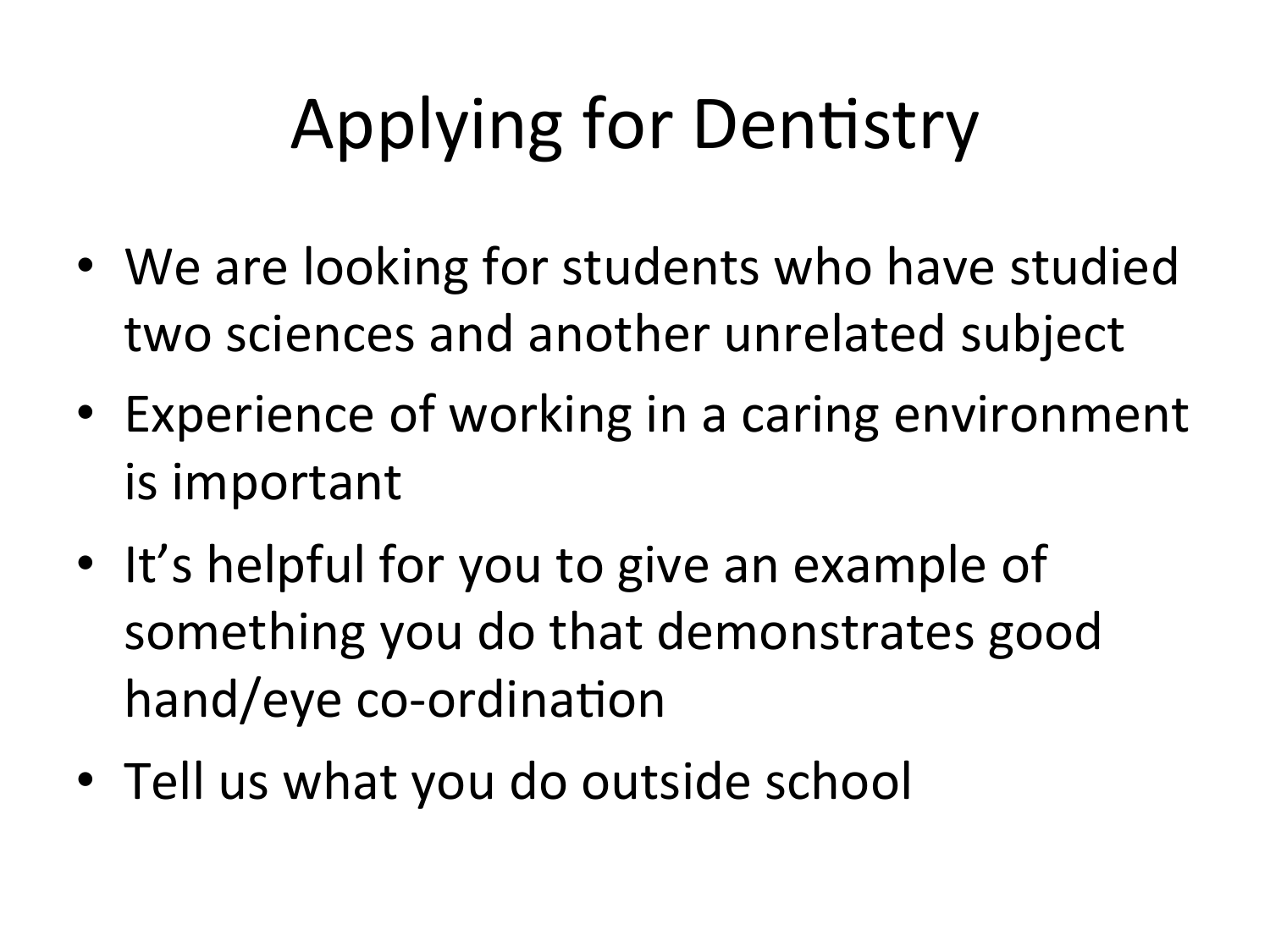### Applying to Law

• Show us how well rounded you are

• There are many benefits in studying the  $IB$  – show us how your skills have developed as a result 

• Tell us a little about what you have learnt from undertaking an extended essay etc.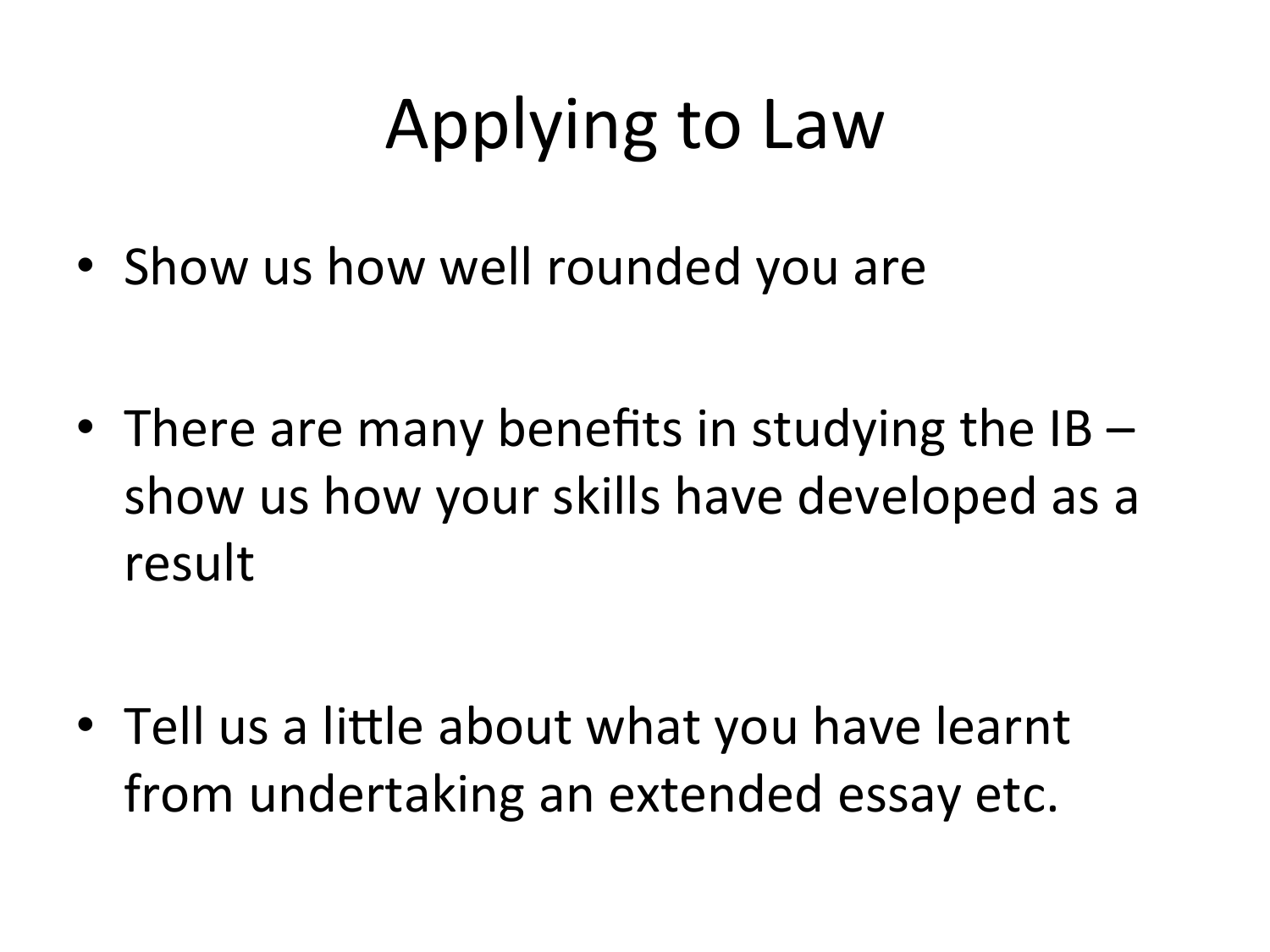### University support for students

- Immigration advice and guidance
- Accommodation
- Arrival and welcome
- Academic and personal support
- $\bullet$  Extra-curricular activities